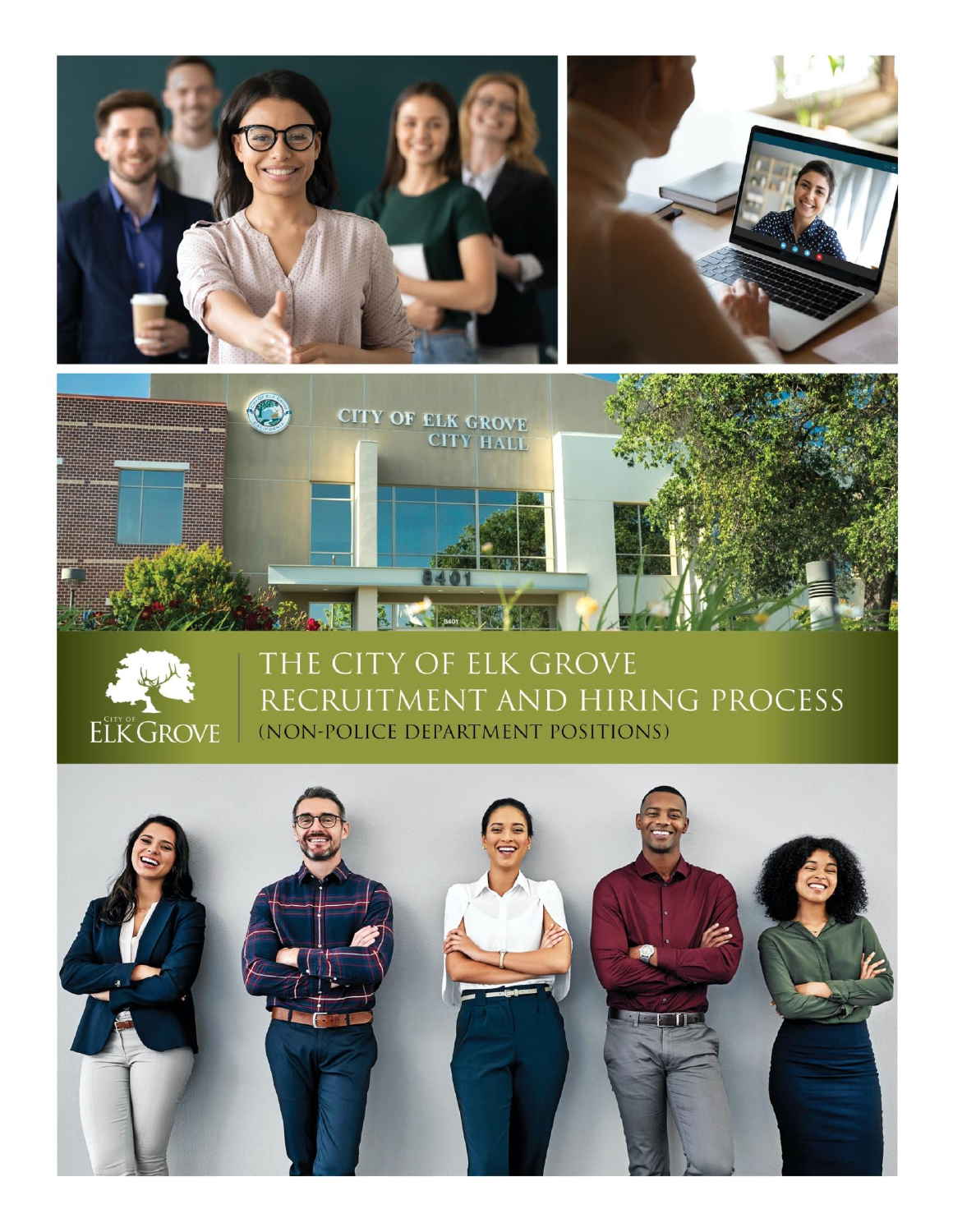The City of Elk Grove is an equal opportunity employer and is committed to creating a work environment in which all individuals are treated with respect and professionalism.

The City is committed to providing equal employment opportunities for all applicants and employees regardless of because of the race, religious creed, color, national origin, ancestry, physical disability, mental disability, medical condition, genetic information, marital status, sex, gender, gender identity, gender expression, age, sexual orientation, military and veteran status or any other status protected under state or federal law. For more details please see our [Personnel Rules and Regulations.](http://www.elkgrovecity.org/UserFiles/Servers/Server_109585/File/Departments/HR/Personnel_Rules_and_Regulations.pdf)

## Equal Employment Opportunity Program

To meet its commitment to complying with applicable federal and state equal employment opportunity laws, as well as to achieve the benefit of having a diverse workforce, the City of Elk Grove is committed to an active Equal Employment Opportunity Program (EEOP). All recruitment, hiring, placements, transfers, and promotions will be based on individual skills, knowledge and abilities, and the feasibility of any necessary job accommodation, regardless of the above identified bases. All other personnel actions such as compensation, benefits, layoffs, terminations, training, etc., are also administered without discrimination. Equal employment opportunity (EEO) will be promoted through a continual and progressive EEOP.

The objective of an EEOP is to ensure non-discrimination in employment and wherever possible, to actively recruit and include for consideration for employment individuals in protected classifications as identified in applicable federal and state laws and as enumerated in Section 5.1 of the City of Elk Grove Personnel Rules and Regulations.

## Announcement of Vacancy

Except as set forth below, all vacancies in full-time or management positions, except Department Heads, shall be posted by The Human Resources Department. If the City Manager determines that sufficient candidates exist within the City, the City Manager may limit eligibility for the position to current City employees. If there are not sufficient candidates within the City of Elk Grove workforce, then recruitment shall include external advertisement. The City Manager may fill a position without posting if determined to be in the best interests of the City. "Best interests of the City," as used in this section, includes, but is not limited to, fiscal, staffing, or operational needs of the City, along with the availability of a suitable candidate for the vacant position, such that the City Manager, in his or her best judgment, determines recruiting for the position by posting the vacancy is not warranted. A Department Head need not post for intradepartmental promotions.

## Applications

For posted positions, a separate application must be submitted for each vacancy. The application must be submitted during the announced recruitment period through the city's electronic application program on the Human Resources website. The application form must be completed in sufficient detail to allow a job-related, comprehensive review and evaluation of the applicant's qualifications. Failure to file the application during the recruitment period or to complete the application in sufficient detail will constitute failure of the initial step in the examination process and the application may be placed in the inactive files. It is the applicant's responsibility to notify the Human Resources Department of any change in contact information during the recruitment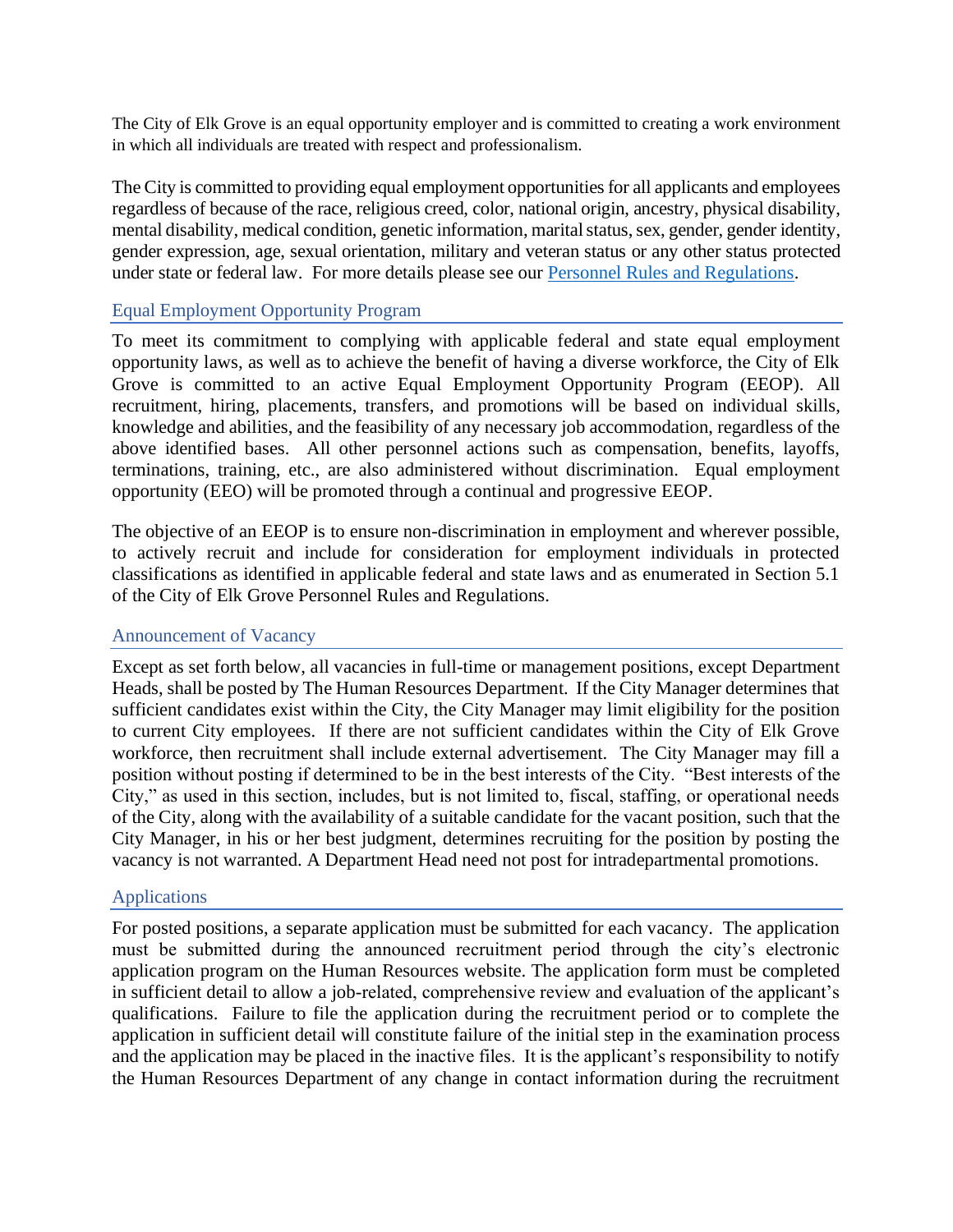process. The Human Resources Department shall be responsible to establish rules, procedures, and forms necessary to carry out the provisions of this section.

All applications must be submitted through the electronic recruiting system on the City's website, or to The Human Resources Department at the City of Elk Grove's Administration building so that they may be entered into the Applicant Tracking system and routed to the appropriate departments. If an applicant does not have access to a computer or the internet, there is an available computer with internet access at City Hall. The Human Resources Department will keep qualified job applications on file for one (1) year.

## **Qualifications**

All applicants considered for a position in the City must be qualified for the work they will be required to do. The Human Resources Department will conduct the initial review of applications for possession of the minimum qualifications before sending the applications to the Subject Matter Expert (SME). In the event that a large number of applicants possess the minimum qualifications, the SME will select applicants who appear to be the most qualified based on their breadth and recency of experience to be invited to compete in the testing process. In determining whether or not an applicant is qualified, the Human Resources Department shall apply any or all of the following selection processes as necessary:

- a) Applications must be filled out completely. Please do not state "see resume", answer all questions, supplemental questions and add attachments if required. If an application is not filled out appropriately the applications will be denied as incomplete. The application will be assessed based on the qualifying knowledge, skills and abilities as listed on the application.
- b) To ensure a fair and equitable hiring process, applicant names will not be visible during the application screening. This will allow for clear review of the knowledge, skills and abilities (KSA's) listed on the application.
- c) Satisfactory evidence of certification, registration, license, or educational attainment where such requirement is stated in a class specification.
- d) Satisfactory evidence of compliance with experience requirements as set forth in a class specification.
- e) Successful completion of a written, performance, or oral examination, or a combination of two or more of such examinations, designed to test the applicant's knowledge, skills, physical ability, and personal attributes as related to the class of position for which the examination is established. Ratings of such examinations shall be in conformity with the provisions set forth on the examination announcement and shall be applied using appropriate techniques and procedures determining the final scores.
- f) Satisfactory evidence of status of the applicant's physical and mental health with regard to the job-related factors of the classification.
- g) Prior to beginning work, all persons selected for appointment must execute a loyalty oath to support and defend the Constitution and also agree to submit to fingerprinting and photographing for the purpose of identification.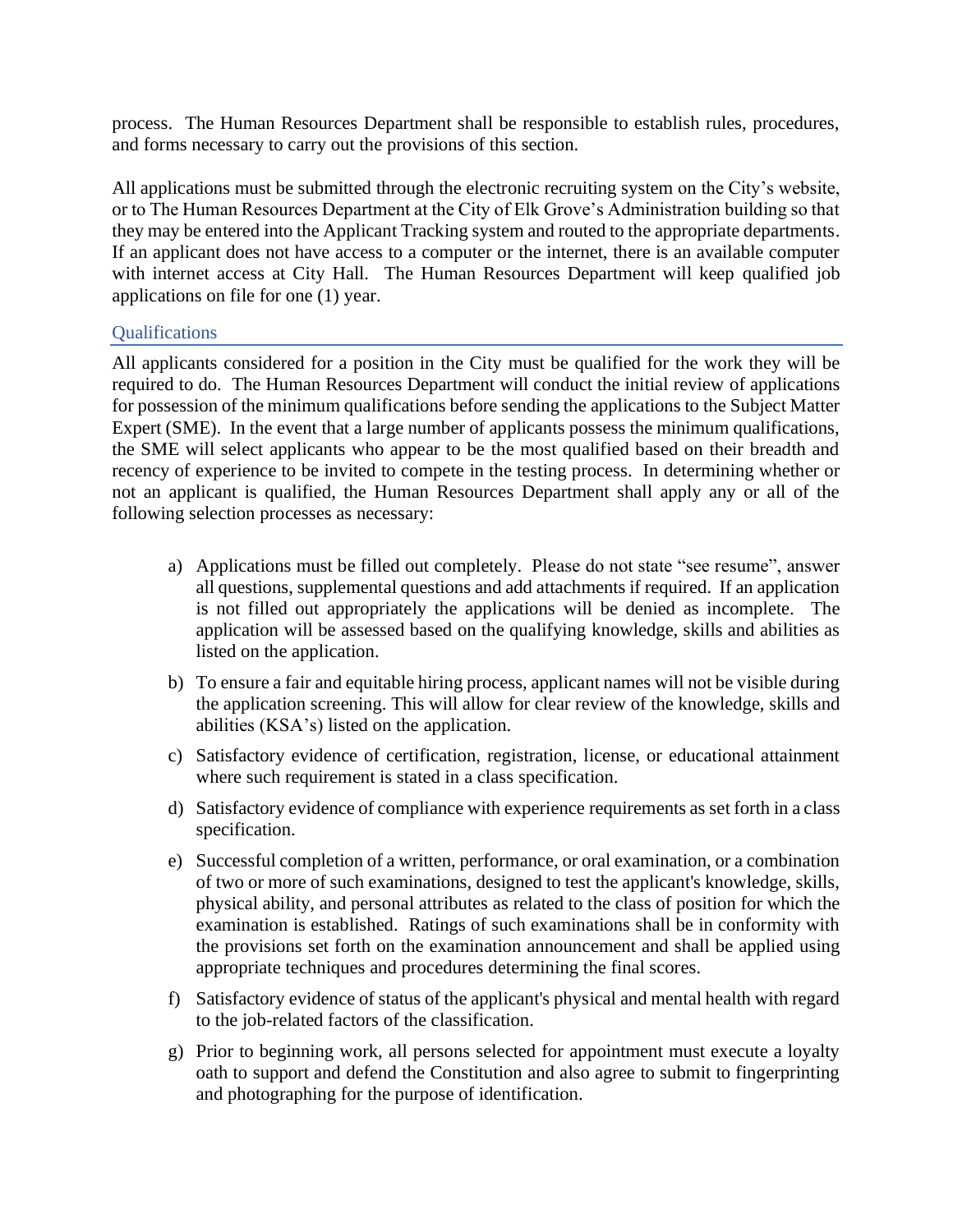## Hiring Panel

The City works towards decreasing unconscious bias in the hiring process, which can be a barrier to building a diverse and inclusive workforce. An important component is to ensure the hiring panel composition is a diverse group of individuals with a wide variety of experiences and perspectives offering unique insights to questions asked and answered. While deviations may occur on a periodic basis, we make every effort to have a diverse interview panel.

## Bias Awareness Training

In an effort to make the best decisions about candidates and to ensure an equitable interview process, the City of Elk Grove will provide Bias Awareness Training before every interview to the panel members who are participating in the process.

## Reference Checks

References may be obtained in order to establish satisfactory evidence of an applicant's character, integrity, and success in previous employment.

## Disqualification of Applicants

Reasons applicants may be disqualified from consideration for employment include, but are not limited to:

- The applicant does not possess the minimum qualifications and essential skills for the position
- The applicant is not physically or mentally fit to perform the duties or assume the responsibilities of the position and a reasonable accommodation cannot be made
- The applicant has demonstrated an unsatisfactory employment record
- The applicant made false statements or misrepresentations on their application or in their interview
- The applicant does not qualify under the City of Elk Grove Employment of Relatives **Policy**

## Conditional Job Offer

All job offers must be approved by the Human Resources Department and will be on the City of Elk Grove standard offer letter format. After extending a Conditional Offer of Employment to the selected Candidate a background will be conducted. The extent of the background requirements will depend on the job classification.

## Salary placement

The City typically starts new employees between step one (1) and step three (3) of the salary schedule depending on experience.

## Pre-Employment Background

Upon the City making a conditional offer of employment, Candidates will be required to complete a live-scan fingerprint for the Department of Justice and a Federal Bureau of Investigations background check to provide evidence relating to any history of criminal convictions. For this reason, the designated Human Resources representative is authorized to receive criminal offender record information. If the applicant has a history of criminal conviction(s), the City will make an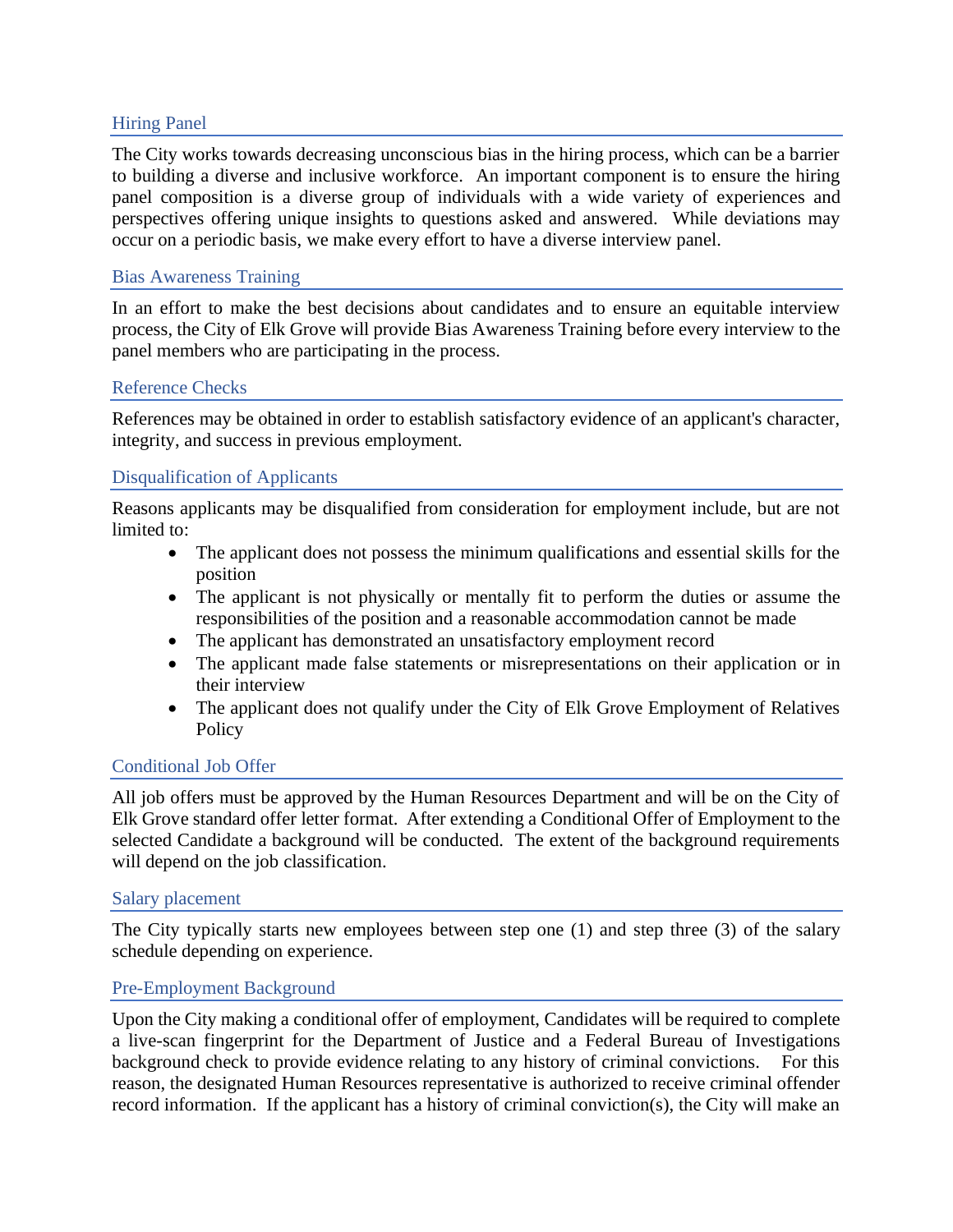individualized assessment of whether the applicant is eligible for employment with the City taking into account such factors as the length of time since any criminal conviction, the nature of the conviction(s), and the nexus between any criminal conviction and the position for which the applicant is applying. If the applicant is deemed ineligible for employment with the City due to a history of criminal conviction(s), the applicant will be so informed.

In addition, the City of Elk Grove may conduct the following background checks depending on the position:

- Past employment verification
- Education verification (degree, professional license, etc.)
- Credit report for all positions that will handle cash or have access to financial information
- Driving record for all positions required to drive on behalf of the City
- Military record (if applicable)
- Employment verification can be accomplished either by telephone or in writing. If the prior employment cannot be verified, the hiring authority should discuss the situation with their manager or Department Head and determine whether it is reasonable to proceed with the hire.

After a conditional offer of employment is made, the offer is contingent upon full completion of, and acceptable results from the background process.

# Medical Examination/Drug Screen

Where positions require a medical examination after an offer of employment is made, the offer is contingent upon full completion of, and acceptable results from, all medical examinations as required or tests that determine the fitness of the employee to perform the duties and responsibilities of the position. Any medical test conducted of an applicant will be job related and consistent with the City's business necessity for conducting such a test. Any such examination or test, which is solely conducted for the purpose of determining fitness for duty, will be paid by the City of Elk Grove. All such examinations or tests will be performed by an independent professional approved by the City of Elk Grove. The successful completion of a drug screen may also be a condition of employment and a positive drug screen is sufficient to rescind an offer of employment.

## Failure to Appear for Work

If a Candidate fails to report for work within the time period prescribed by the City of Elk Grove, the Candidate may be deemed to have declined the position.

# Immigration Reform and Control Act ("IRCA")

All offers of employment are contingent on verification of the candidate's right to work in the United States. New employees will be asked to provide original documents verifying his/her right to work and, as required by federal law, to sign a Federal Form I-9 Employment Eligibility Form. If at any time an employee cannot verify his/her right to work in the United States, the City of Elk Grove may be obligated to terminate that employment.

The City of Elk Grove will fully comply with IRCA provisions, which govern the following: